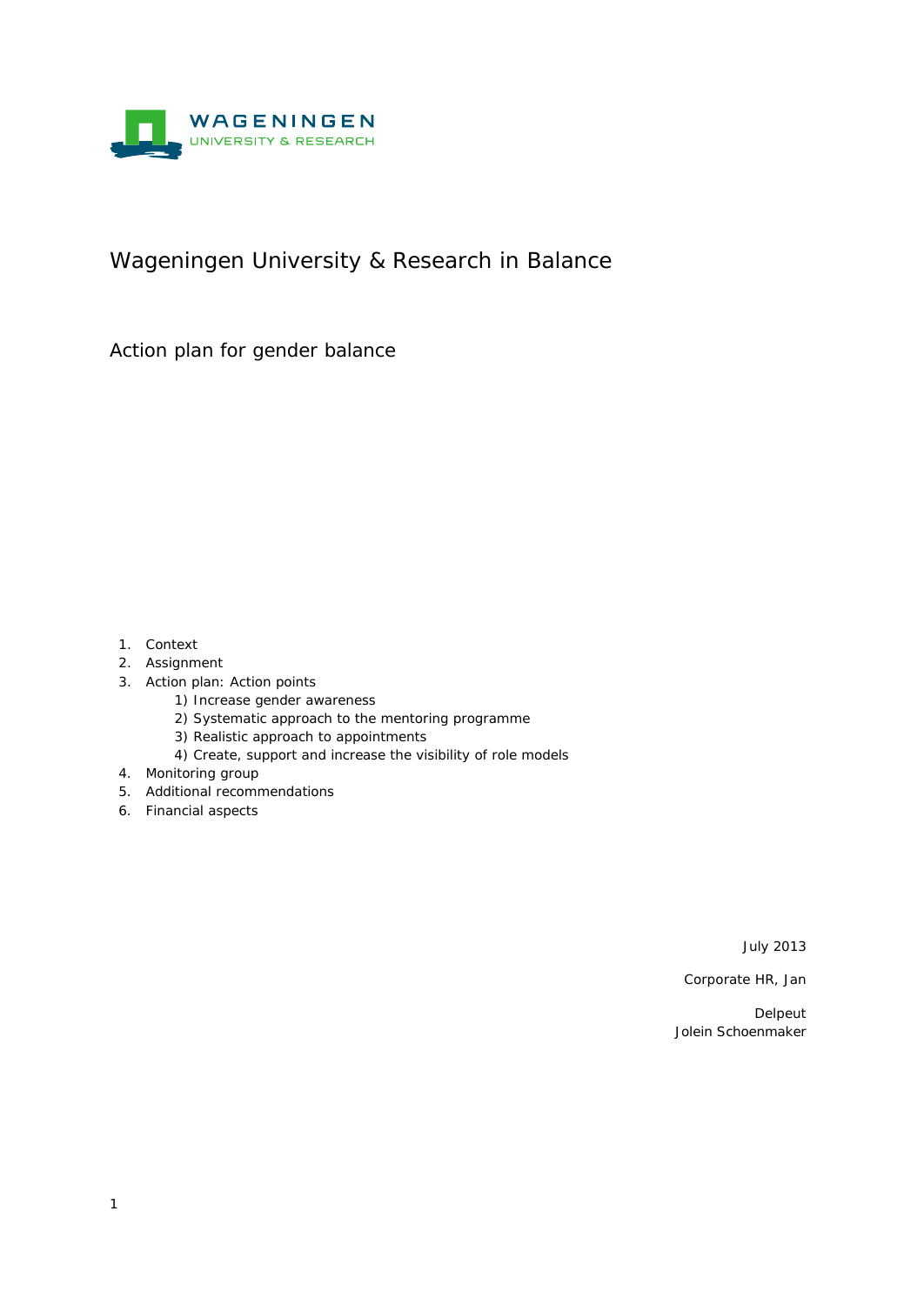# **Wageningen University & Research in balance**

## **Context**

Diversity at the top levels gives organisations a clear competitive advantage because it brings about structural improvements to performance in important characteristics such as growth and innovation. There is clear added value to having mixed-gender teams representing a wide range of competencies. These teams are more productive, the management style focuses more on cooperation, team members listen to each other better and efforts are made to find win-win solutions.

For Wageningen University & Research, gender imbalance is a complex theme calling for an integrated approach. This issue has become more urgent since it has become clear that Wageningen University & Research scores worse on this issue than does nearly every other European university. As a result, we do not make use of existing talent, we are not taking sufficient advantage of the proven benefits of diversity and we have a poor image. The purpose of this action plan is to improve the gender balance. The foundation of the plan is the quality of all employees at all levels of our organisation. Efforts to improve diversity are in the interest of quality. More diversity results in better use of talent, particularly among women, and that helps our efforts to achieve excellence. Scientific research has demonstrated that companies with a diversity of employees at the top levels perform better<sup>[1](#page-1-0)</sup>. Within the existing framework and working methods, Wageningen University & Research has already implemented the following measures:

- Men and women have equal opportunities for the tenure track.
- Preferably two women sit on appointment advisory committees and selection committees.
- Management reports and discussions pay attention to the position of women.
- The annual report contains a report on the position of women.
- Female candidates for vacancies are expressly sought out.

If all positions in the scales 12 and up which will become vacant in the coming years due to retirement are filled entirely by women, the following figures will emerge:

- December 2012: ratio of men to women: 78.2%-21.8%
- December 2016: ratio of men to women: 66.9%-33.1%

This is without counting departures or dismissals for other reasons.

Of course, it is unrealistic to achieve this. The Executive Board aims to achieve a situation with equal representation of men and women in the long term. This gender action plan describes the actions that can help this situation and the efforts needed to increase gender awareness within Wageningen University & Research and to support and stimulate women. The programme has a budget of approximately €200,000. These financial resources are covered by previously acquired Aspasia grants. The Executive Board and the Managing Directors will be expressly involved in the implementation of the action points to ensure that the efforts and application of available resources are effective. The progress of the action plan for gender balance will be on the agendas of the Management Directors' management meetings and the Board of Directors.

#### **Assignment**

Draw up an action plan to increase the diversity within the top levels of Wageningen University & Research, with a focus on the flow of women into higher positions (scale 12 and up).

## **Action points**

This action plan consists of the following four components:

- 1. Increasing gender awareness
- 2. A systematic approach to mentoring
- 3. A realistic approach to appointments, including supportive measures
- 4. Creating, supporting and increasing the visibility of female role models

<span id="page-1-0"></span><sup>1</sup> Desvaux, G., Devillard-Hoellinger, S. & Baumgarten, P. (2007). *Women matter: Gender diversity, a corporate performance driver.* Paris, France: McKinsey & Company.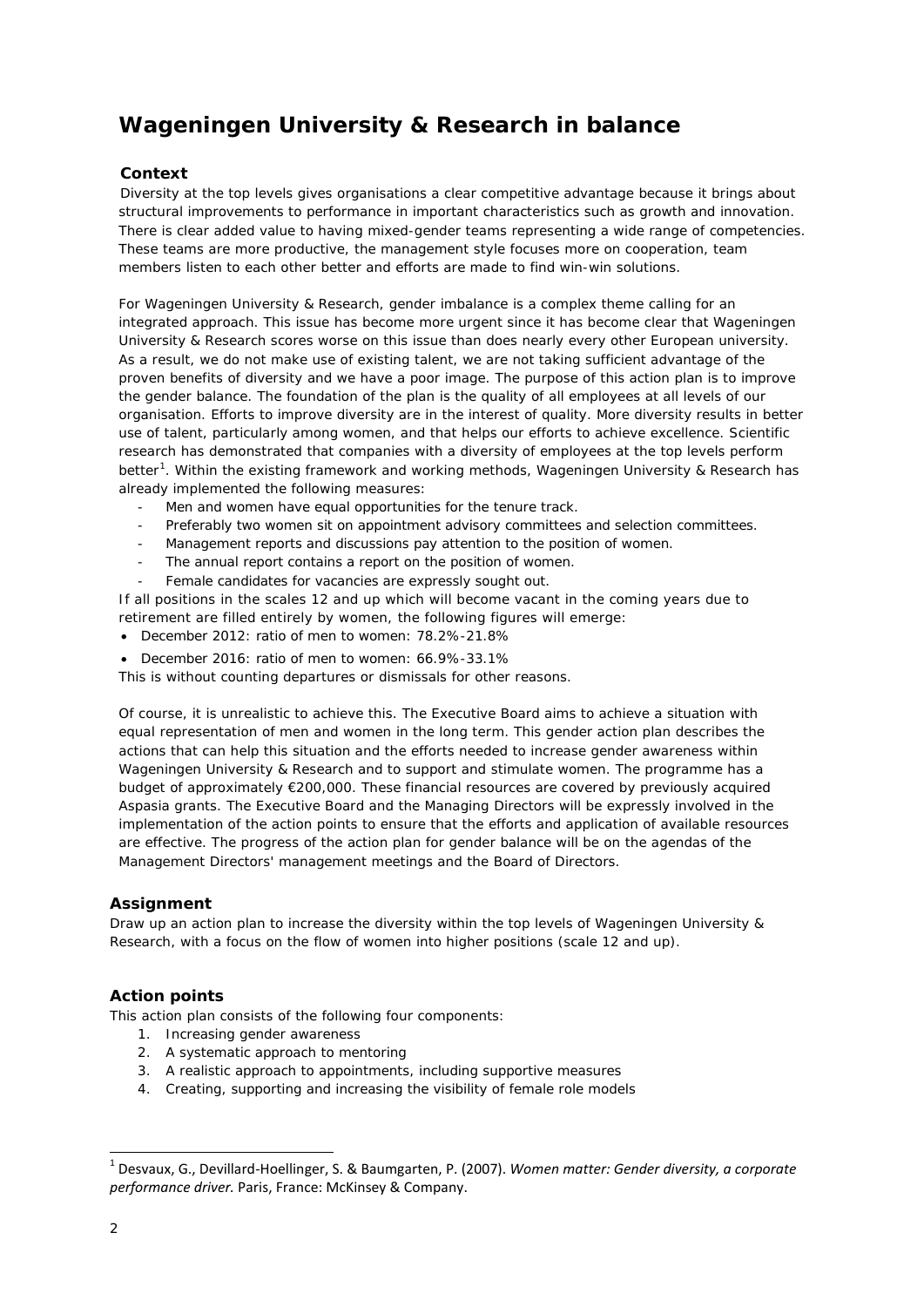## *Increasing gender awareness among managers and other involved parties*

The persistence and complexity of gender imbalance is caused in part by the fact that many people assume that they themselves do not discriminate on the basis of gender. Scientific research has demonstrated that both men and women subconsciously evaluate women and men differently or subconsciously look for people who are similar to themselves. It is important to achieve broad awareness of this issue within the organisation. Wageningen University & Research offers the right tools to those who are involved in application, selection and appointment procedures so that they can strive for greater gender equality in their work activities.

#### Further details:

#### *Development and set-up of 'Gender awareness' programme*

Target audience:

Chairs, secretaries and members of appointment advisory committees; professors; will be invited to the first implementation of the programme.

Intended content:

Information and discussion about what happens during selection procedures. Why do we subconsciously look for those who resemble us and why do others become less visible as a result? Why is it that men and women have subconscious prejudices (so-called 'mind bugs') and make choices on the basis of them. A mind bug test could be part of the programme. The participants fill in a questionnaire in advance to determine their biases relating to gender, leadership and talent selection. The test provides insight into the participants' personal subconscious preferences. The programme consists of half-day workshops for fifteen to twenty participants per group.

The goal is that participants will take the insights they gain in the workshop and put them to use in their own spheres of influence. The Executive Board and the Board of Directors will place gender awareness on the agendas of as many existing meetings as possible.

Schedule:

In the second and third quarters of 2013, the content of the programme is finalised and the first workshop is organised with the Executive Board and the Board of Directors. In 2013-2014 and 2014-2015, ten workshops per year will be organised by Corporate HR.

o A compact version is possible for groups of 85 to 100 participants. This will be offered to all employees.

#### *AAC Start-UP = ASU (analogous to Project Start-Ups, PSU):* -

Contents:

Initial meeting, in which the complete appointment advisory committee (AAC) discusses common goals, the various roles of the AAC participants, working methods and specific points for attention. One of the points for attention is increasing awareness of gender issues, also examining the question of what specific goals the relevant AAC can aim for in relation to the position of women in that particular recruitment procedure.

- Target audience: Each new AAC and selection committee for higher-level positions.
- Schedule: Starting in September 2013

## *A systematic approach to mentoring*

By taking advantage of mentoring and/or coaching, women are able to work on improving their positions, giving themselves a greater likelihood of being promoted to higher positions. It is possible to work with either a male mentor or a female mentor, depending on the individual employee's wishes and goals. It is necessary to distinguish among various goals that can be reached through mentoring:

- Career planning and development
- Network development
- Development of personal effectiveness/job performance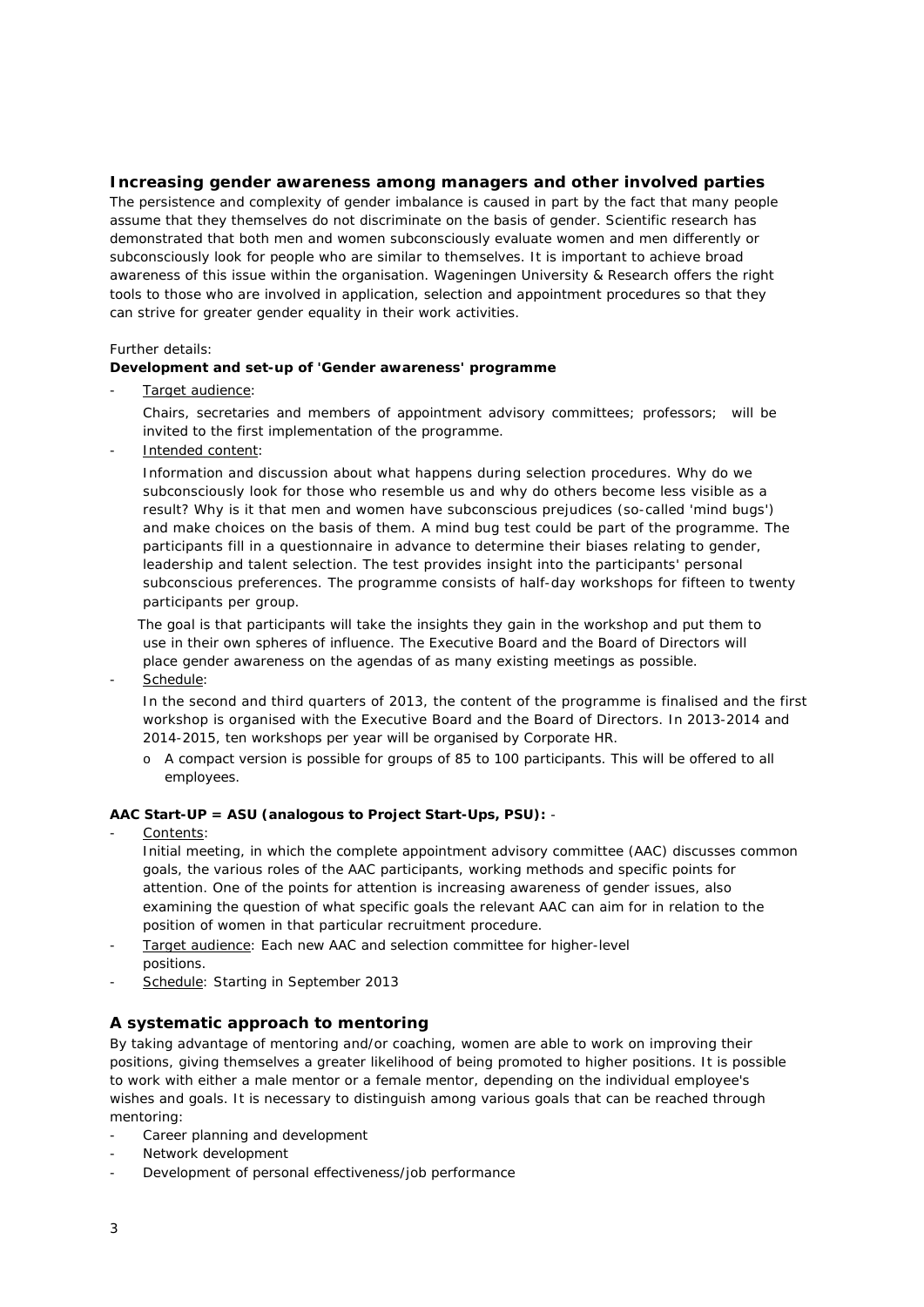Initially, the programme is specifically targeted towards women; in a later phase it may also be offered to men.

In this programme, women work on developing their own ambitions and taking steps to advance their careers. It can be expected that a significant number of them will actually advance in their careers after participating in the mentoring programme.

Setting up a mentoring programme for women primarily calls for formative input from the employee who develops the set-up, recruits participants and mentors, carries out intake interviews, matches participants with mentors, etc.

Within Wageningen University & Research, approximately 280 women are employed at position pay scales 12 and up and approximately 770 women are employed at position pay scales 10 and 11. These are the positions which can be promoted to higher-level positions, and mentoring can help women improve their performance. It is possible that 200 of these women will want to participate in the mentoring programme in the coming five years. At present, the glass ceiling is located at position pay scales 11 and 12; in order to rectify this situation as quickly as possible, the programme will initially be made available to women in scale 11 and up. This means that approximately forty women will participate in the programme each year. The first group of five women and mentors starts in autumn 2013; after this, a new group could start monthly.

The mentors will be given a half-day workshop about how to act as a mentor. Action:

- Make formative time available (0.4 FTE) for the development and organisation of the mentoring programme, embedded in the Corporate HR department.
	- During the preparatory phase, make decisions on:
		- The requirements for who can participate, the conditions under which they can participate and how long they can participate.
		- Identifying mentors and what specifically they can offer.
		- Supporting and equipping mentors.
		- Matching mentors and protégées.
		- Promoting the programme.
	- Set up a workshop for mentors-to-be on 'approaching and carrying out mentorship'.
- Match mentors with protégées.

## *A realistic approach to appointments, including supportive measures*

Goals become more realistic as they are differentiated per job category or level and as possibilities for steering the intake are taken into account.

The Executive Board is taking active steps to ensure equal representation of male and female employees in the long term.

The implementation of support measures is primarily the responsibility of those who are involved in the recruitment and selection process.

- In the AAC Start-Up (see point 1), make clear agreements for each appointment advisory committee or selection committee which are tailored to the appropriate scientific field. Set requirements per appointment advisory committee for the number of women on the long list and short list and the number of women to be nominated.
- HR is to support committees in drawing up the best possible long list through scouting and headhunting; if necessary, HR can call in external expertise to this end.
- The management council and the committees are to pay more attention to drawing up the profile in such a way that the right competencies (including 'feminine' competencies<sup>[2](#page-3-0)</sup>) are sought. Keep the teaching and research remit or job description broad enough so that more people are encouraged to apply.

<span id="page-3-0"></span><sup>&</sup>lt;sup>2</sup> 'Feminine' competencies: understanding, looking for support, sensitive to the feelings of others, good at easing dissatisfaction, warm. 'Masculine' competencies: dominant, powerful, independent, having a strong personality, willing to take risks. 'Androgynous' competencies: understanding, powerful, having a strong personality.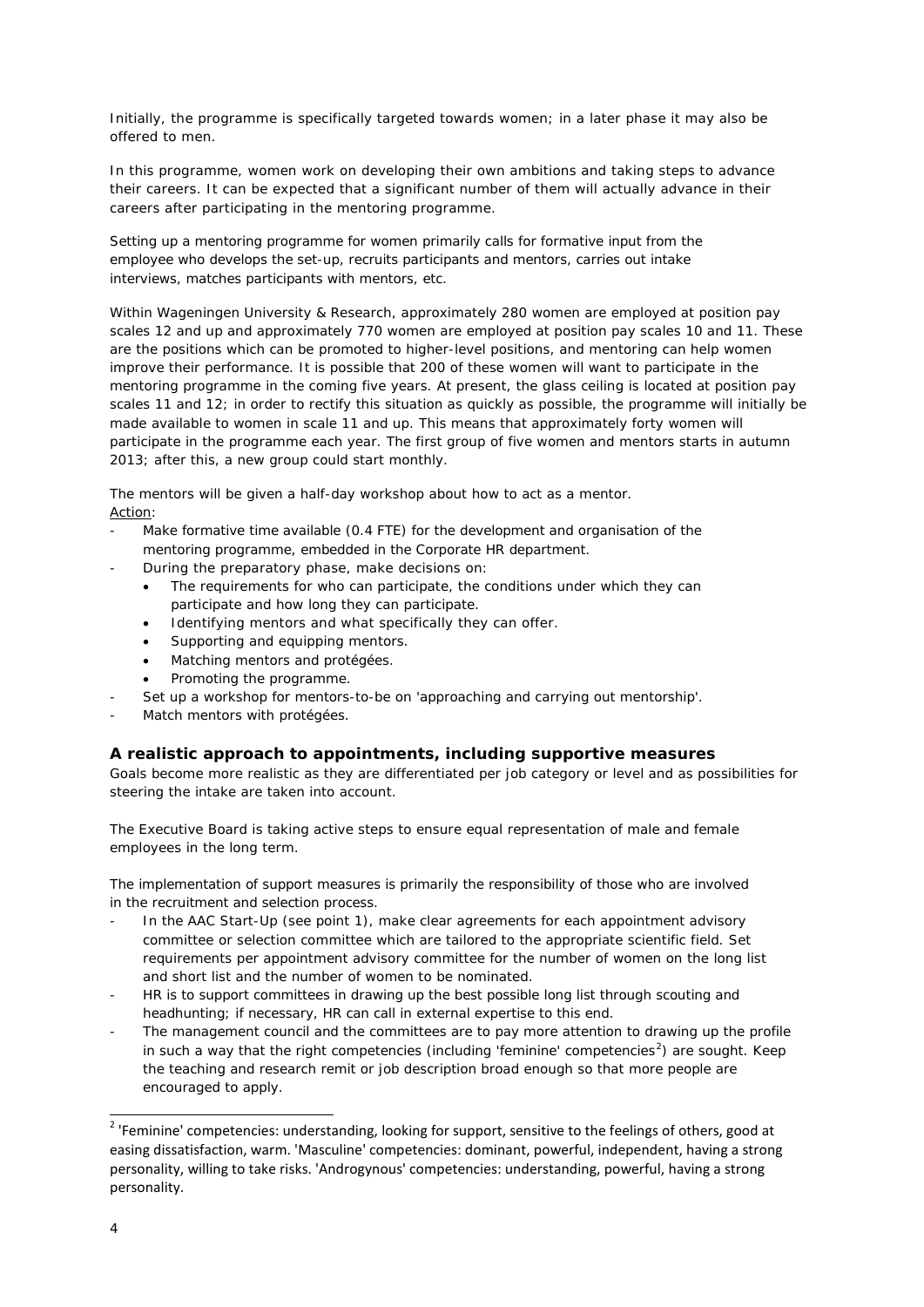- Ensure that a 'gender paragraph' is included in every report from an appointment advisory committee or a selection committee.
- Corporate HR is to develop texts for recruitment and selection which demonstrate that Wageningen University & Research is striving for greater representation of women in higherlevel positions. Women are to be more explicitly invited to apply.

## *Creating, supporting and increasing the visibility of female role models*

Increasing the visibility of more women in higher positions, including academic positions, can contribute in a number of ways to more balanced representation of women. They serve as role models for ambitious women, and they are also involved in decision-making processes in which gender bias may play a part, such as decisions on appointment. The Executive Board can contribute to the creation of more role models in the following ways:

- Identify female candidates whom the Executive Board can put forward for positions which it does not appoint but in which it is involved. This can include positions such as membership on the Supervisory Board or the Executive Board, as well as positions outside the organisation such as with the Royal Netherlands Academy of Arts and Sciences, the Netherlands Organisation for Scientific Research, the Association of Universities in the Netherlands, etc.
- Identify potential positions for which women can be appointed by the Executive Board and ensure that there are suitable candidates in mind. This will result in the appointment of women to administrative positions within the university, such as the Director of the Graduate School, the Director of the Educational Institute, the Dean of Graduate Schools and members of the Doctorate Board.

The Executive Board encourages the Managing Directors to appoint women to the remaining higher positions, such as managers of research and staff departments.

- Communicate more explicitly about appointments and successes of female professors and top-level scientists.

### *Monitoring group*

It is important to safeguard the implementation of these four components and, where necessary, to guide or stimulate the implementation.

Recommendation: Establish a monitoring group with a very short line of communication to the Executive Board. This group will monitor progress, have access to relevant reports, report to the Executive Board and the general public about progress and offer advice about any adjustments which need to be made to the approach.

The Executive Board is responsible for placing the progress on the agendas of the management meetings and the Board of Directors.

## *Additional recommendations*

Separate from these four components, there are a number of recommendations for the Executive Board:

- Research the actual contribution of the tenure track to the improvement of gender balance. There are two questions which must be answered in this regard:
	- To what extent is the promotion of women equal to that of men; and do women truly have equal opportunities? In May 2013, the first group of TT employees, who started three years ago, are eligible for promotion to the next level. What conclusions can we make from this?
	- To what extent is the competitive climate created by tenure track one in which women and men can and want to perform well? What happens to women's ambitions in the tenure track setting?
- Start a discussion about the use of the quality funds in relation to gender balance. Investigate the possibility of using these funds for specific purposes, such as for an incentive fund for strengthening the position of women.

## *Financial aspects*

As many of the actions described as is possible will be addressed using existing working methods and programmes. Certain activities require additional formation, and it will be necessary to make an additional budget available. The budget can be obtained through Aspasia grants. The finances from the Aspasia grants are sufficient to fund the components of this proposal with concomitant costs.